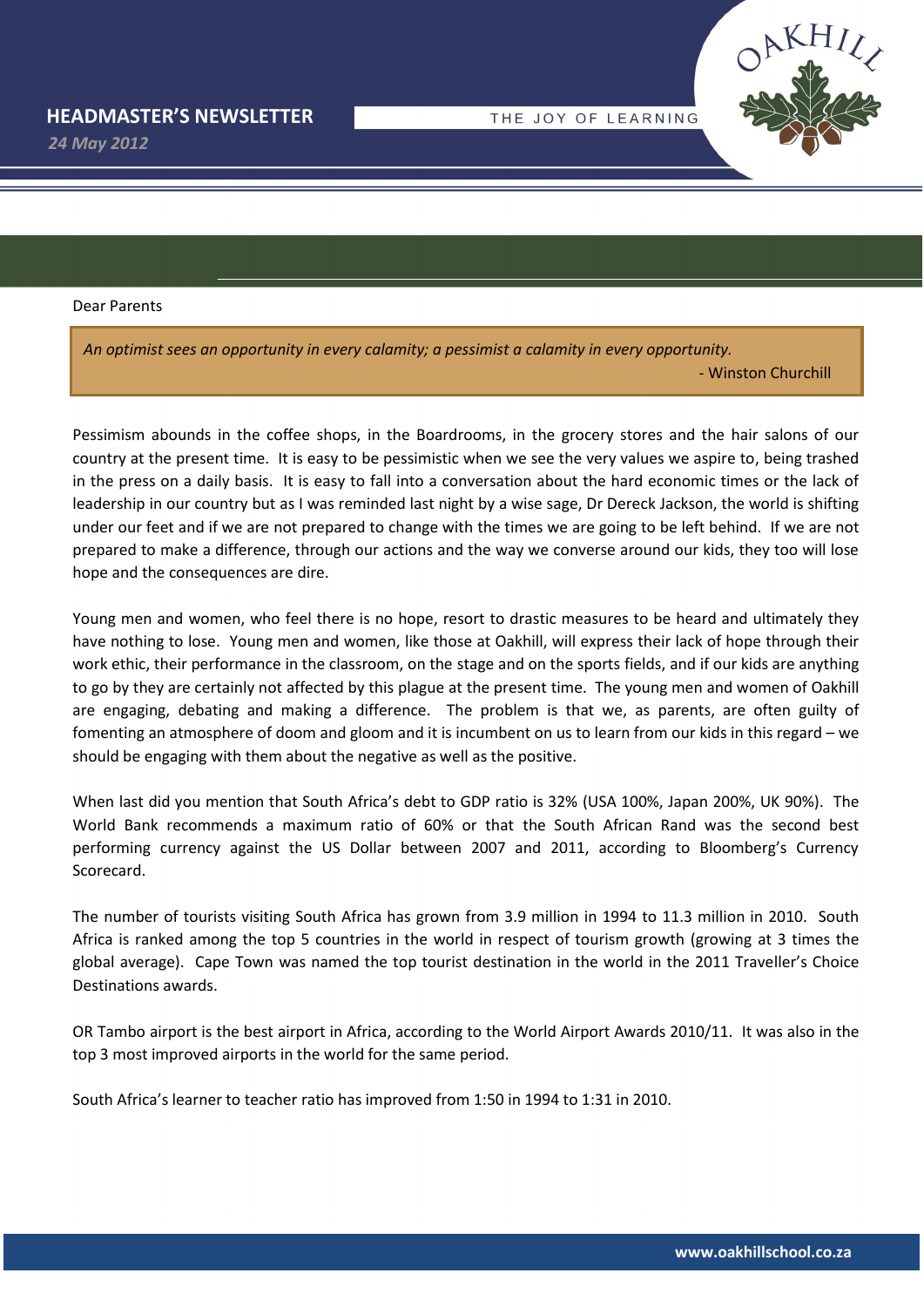SA's population is the  $27<sup>th</sup>$  largest in the world (there are 230 countries, only 80 have a population in excess of 10 million). South Africa is not listed as one of the 49 fastest growing populations. Our population is set to stabilize at ± 50 million for the next 20 years. Population sizes remain the same when there are 2.2 births per fertile female. In South Africa the figure is 2.3 births per fertile female. The average in Europe is 1.7 (Economist).

Since 1994, 435 houses have been built each day for the poor.

I have recently been visited by one of my life mentors: John Boje. I was fortunate to start my teaching career in the company of some intellectual giants who understood kids and education. John was one of these teachers. He has translated the English poet Chaucer into Afrikaans – this has been his life's work and informs me it is nearly complete. He taught Classics, Latin, English and Biblical Studies and in his later years has published a work on the Anglo Boer War and completed a PhD in History at the University of Pretoria at the age of 75. He is 77 now and although he has lost much of his hearing he is enthused about South Africa and the potential it holds for the future. He has asked the University of Pretoria to renew his student card, even though he has stopped studying, so that he can, 'walk around the multi-cultural campus and engage with the new South Africa'. He is a wise sage and I can only wish that his experiences, wisdom and knowledge are passed down to the next generation.

Our children look to us for leadership, motivation and hope. Jonathan Jansen said: Children don't listen to us but they emulate our actions. We have a responsibility to ensure that we are positive enough to encourage them to want to learn, grow and engage with the future.

## **Odyssey and Spain Art and Hockey Tour**

We have two firsts at Oakhill of late and we are extremely proud of them. This year's Odyssey was the first time we ventured forth into the wilderness with 40 odd Grade 10's and it was a wonderful success in all respects. Riaan van Straten, who coordinated this event, is an extraordinary organiser and I am extremely grateful for the way he went about ensuring the safety and well-being of our students at all times on this 400km journey. If you have not visited the Oakhill website to peruse the photos and read of the experience I would encourage you to do so. The Grade 10's returned more self-aware, more confident and proud of their achievements and we are certainly thrilled with the positive impact this facilitation has had on the life of the school.

Another first was the Spain Art Tour which joined the Hockey Tour to the same country. We have taken part in many sports tours at Oakhill before but this was the first tour of this nature and it was a resounding success. My sincere thanks go to Vanessa Eyre for her organisation and to the staff who accompanied these students: Dave Pryke, Chicco Ponela, Terry Pautz, Amy Nuttall and Peter Bishop.

Our students were outstanding and we are extremely proud of the way they conducted themselves on and off the field and in and out of the art galleries. Your sons and daughters are wonderfully polite, engaging young men and women and they were certainly wonderful ambassadors for their school and country.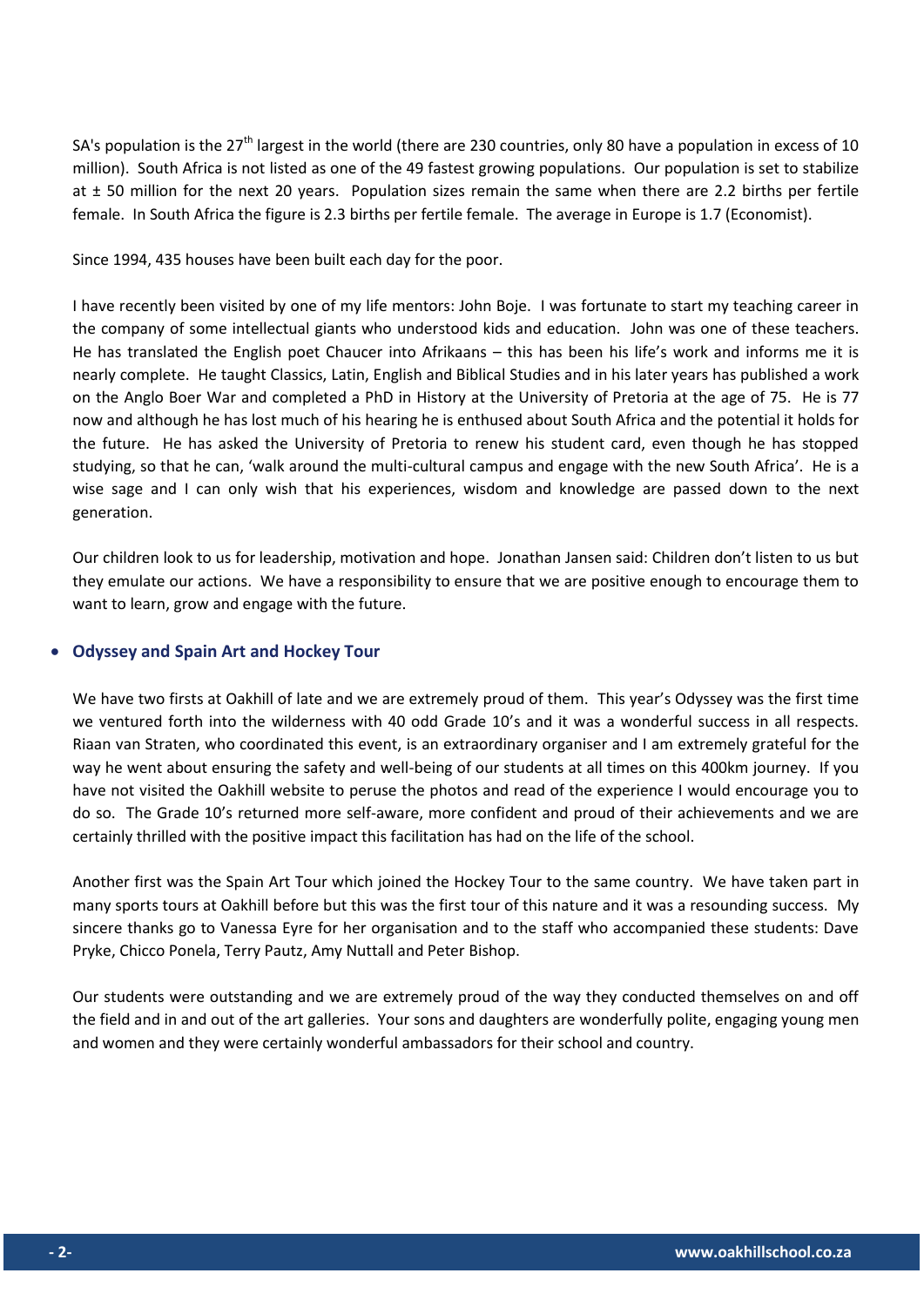# **Communication channels**

We have had many changes to our structures in the past couple of years and I would like to remind all parents of our communication channels in both the College and the Preparatory School.

## **College**

If you have an issue of any nature in the College I would encourage you to speak to your child's **House Mentor** as a first port of call. The House Mentors take responsibility for ensuring that each of our students is engaged academically, socially and physically. **Sheila Pasio** [\(s.pasio@oakhillschool.co.za\)](mailto:s.pasio@oakhillschool.co.za), **Lee Raynor**  [\(l.raynor@oakhillschool.co.za\)](mailto:l.raynor@oakhillschool.co.za) and **Juliet le Fleur** [\(j.lefleur@oakhillschool.co.za\)](mailto:j.lefleur@oakhillschool.co.za) will also point you in the right direction should you have a further query. They can be contacted via **Barbara Finch** in the College office on (044 382 6506).

Should you have a specific query please follow these channels:

| Academic issue:              | Sharon Brown, our Academic Director      |
|------------------------------|------------------------------------------|
| Sport related queries:       | <b>Dave Pryke, our Director of Sport</b> |
| Social and emotional issues: | Linda Lifson, our School Counsellor      |

It goes without saying that should you have a query related to a specific subject please contact the relevant teacher. All email addresses can be found on the school's webpage.

Lastly, **Dawie Botha** is the Deputy Headmaster in the College and should you want to speak to someone about a disciplinary issue or you have a general query, please contact him at the school office or via email on [d.botha@oakhillschool.co.za.](mailto:d.botha@oakhillschool.co.za)

### **Preparatory School**

Your first port of call in the Prep School is the class teacher.

|                              |          | Should you have a specific query please follow these channels:     |
|------------------------------|----------|--------------------------------------------------------------------|
| Academic issue:              |          | Gr 000 - R Caroline Payton, our Academic Director Little Oaks      |
|                              | Gr $1-3$ | Barbara-Ann Hayward, our Academic Director in the Foundation Phase |
|                              | Gr 4-7   | Herman Hardick, our Academic Director in the Intermediate Phase    |
| Sport related queries:       |          | <b>Stefan Weyers, our Director of Sport</b>                        |
| Social and emotional issues: |          | Linda Lifson, our School Counsellor                                |

Should you have a specific query please follow these channels:

**James Cross** is the Deputy Headmaster in the Prep School and should you want to speak to someone about a disciplinary issue or you have a general query, please contact him at the school office or via email on [j.cross@oakhillschool.co.za.](mailto:j.cross@oakhillschool.co.za)

Please also always feel free to contact the Headmaster's office should you want to make an appointment with him.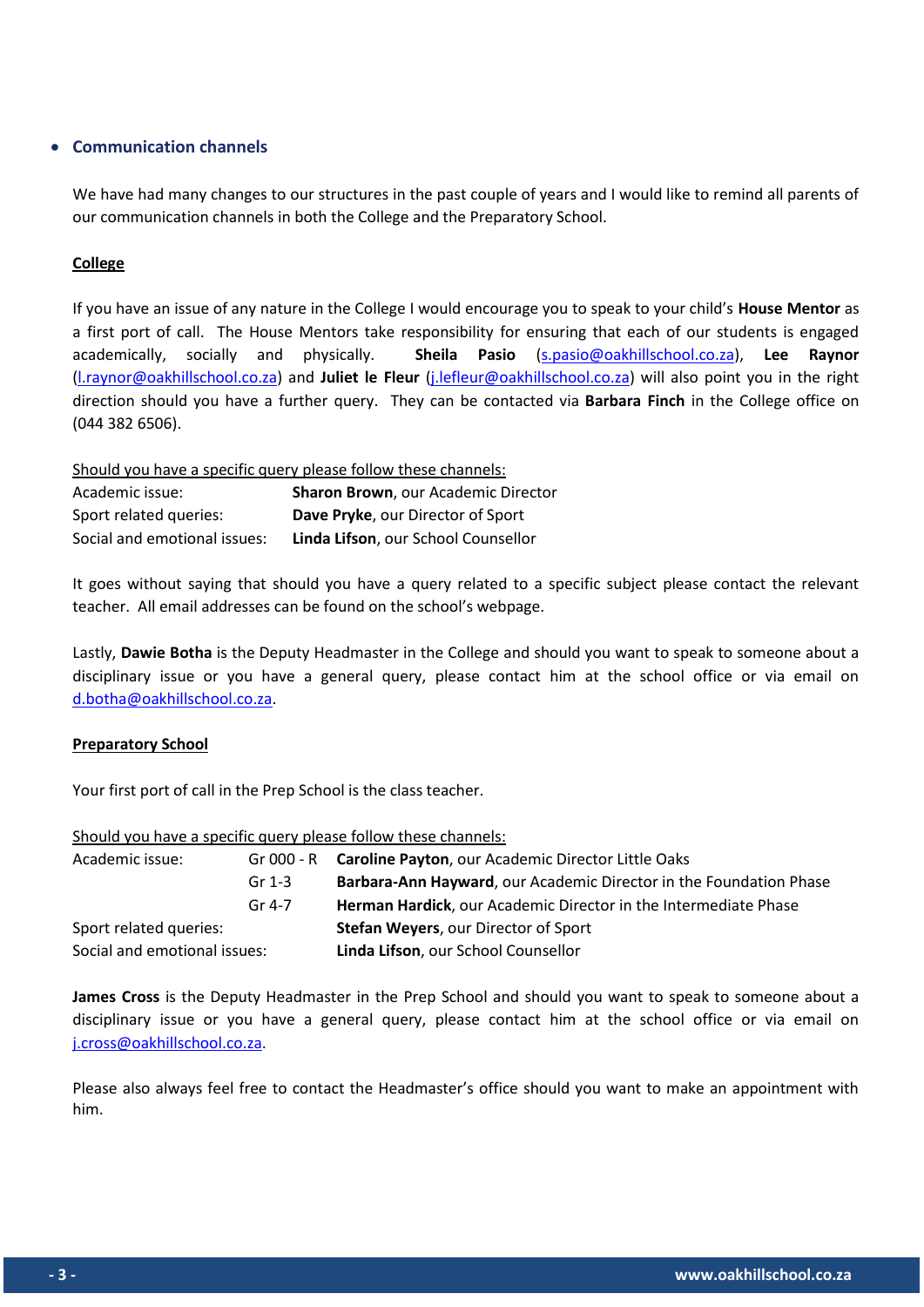### **ISCHF**

Many of you might not be aware that Oakhill School is the founder member of the Independent Schools Co-Ed Hockey Festival. Oakhill College hosted 17 teams from around the country recently at the Astroturf in George.

Both our 1<sup>st</sup> XI's played extremely well and the results certainly favoured Oakhill in their six matches. The results vs. Oakhill were as follows:

 $1^{\text{st}}$  Boys Results:

**vs. Chesterhouse** Won  $3 - 0$ **M.o.m:** Leo Thesen

**vs. CBC St. John's** Won  $6 - 0$ **M.o.m:** Josh Pama

**vs. St. Dunstans** Won  $3 - 0$ **M.o.m:** Shared by Caleb Bell and Chris Marrow

**vs. St. Georges** Won  $8 - 0$ **M.o.m:** Jake Read

**vs. Cannons Creek** Won  $7 - 1$ **M.o.m:** Jono van der Merwe

**vs. Elkanah House** Won  $6 - 0$ **M.o.m:** Chris and Thomas Marrow

**vs. Glenwood House** Won  $4 - 0$ **M.o.m:** Joshua Pieters  $1^{\text{st}}$  Girls Results:

**vs. Heron Bridge** Won  $4 - 0$ **M.o.m:** Kristi van Staden

**vs. CBC St. John's** Won  $5 - 0$ **M.o.m:** Emma Horn

**vs. St. Dunstans** Won  $4 - 0$ **M.o.m:** Anola Walk

**vs. St. Georges** Won  $9 - 0$ **M.o.m:** Cara Nicoll

**vs. Cannons Creek** Drew  $0 - 0$ **M.o.m:** Lulu Read

**vs. Elkanah House** Lost  $0 - 1$ **M.o.m:** Mikayla Oliver

**vs. Chester House** Won  $6 - 0$ **M.o.m:** Shared by Samantha de Kock and Lulu Read

**vs. Glenwood House** Won  $1 - 0$ **M.o.m:** Shared by Amy Williams and Hannah Laughton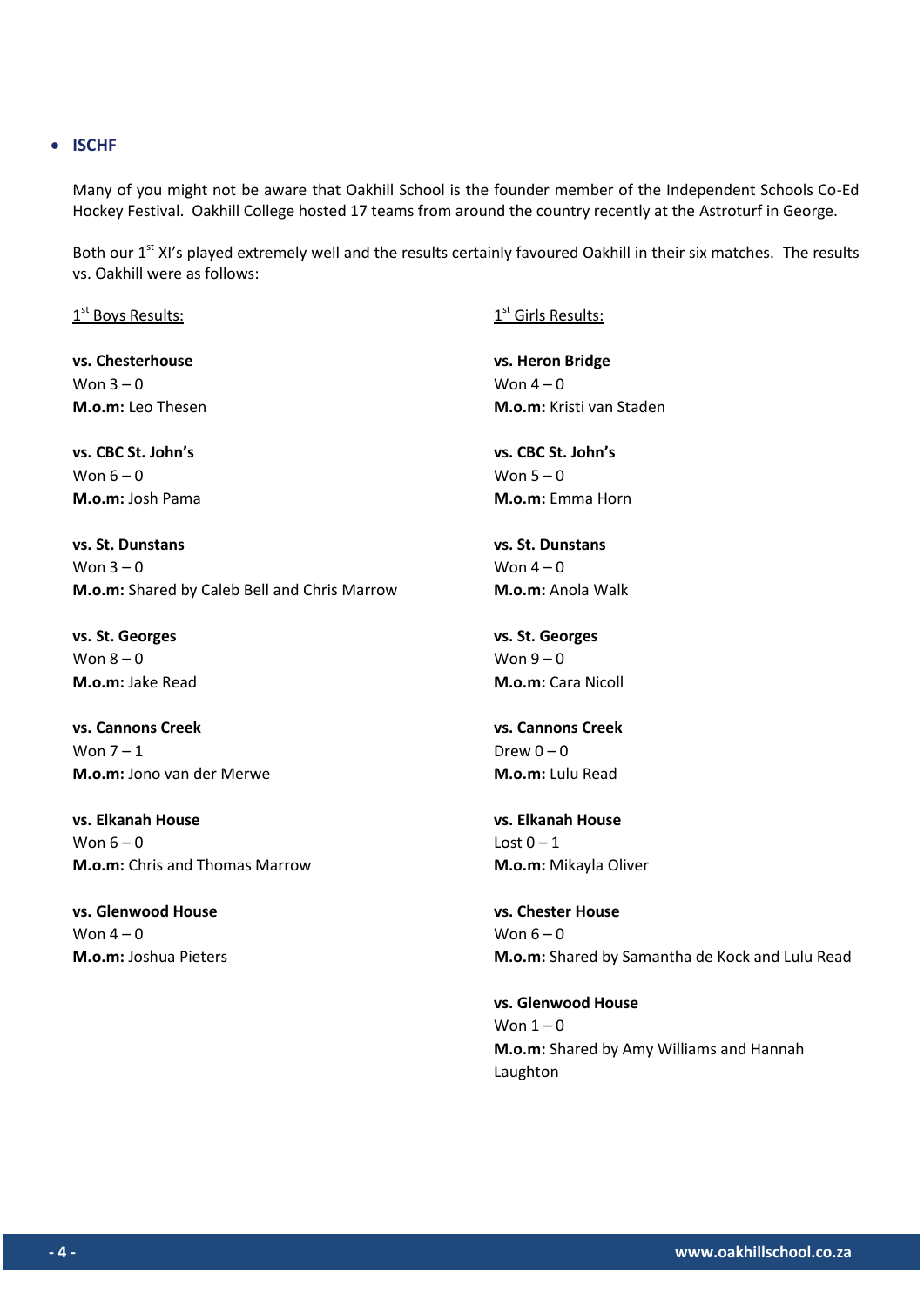### **Parent Forums**

**Linda Lifson**, our resident School Counsellor, continues to organise world-class speakers to address staff, pupils and parents. Dereck Jackson was no exception and I look forward to hearing Michael Griffin, a world renowned educator and emotional intelligence expert in Term 4. The details of this talk are posted on our webpage and I would encourage you to join us on this occasion.

### **English Olympiad success**

The Grahamstown Foundation and the South African Council for English Education (SACEE) have released the names of the Top 15 De Beers English Olympiad 2012 candidates. The winners will be announced in their rank order at an official prize-giving ceremony in Grahamstown on 12 July 2012.

**Maya-Rose Torrao**, a Matric student, has been invited to the presentation of prizes for the Olympiad in Grahamstown. She is in the Top 15 students for the English Olympiad out of a total of 7,367 candidates.

We are extremely proud of her achievement and our congratulations go to both her and our English Department led by Mel Cloete.

### **Exchange programme**

I am pleased to announce that we have formalised an exchange with Gordonstoun School, one of Scotland's most prestigious schools. Two of our Grade 9 students will be travelling to Scotland for three months to experience their environment while two of their students will be joining us at Oakhill.

I would like to congratulate both **Callam Tait** and **Nicolas Reid** on being selected for this wonderful opportunity. We are also hoping to formalise other exchanges which will enable more of our students to experience this exciting opportunity.

I would also like to congratulate **Simone Meyer** on being selected to go on an exchange to Germany – we are proud of her achievement!

# **21st Birthday celebrations**

Oakhill will be celebrating its 21<sup>st</sup> Birthday in 2013 and we are planning a community celebration which will include our whole town. **Please book the weekend of 28 February to 3 March 2013** in your diary to ensure that we can celebrate in style. All of our pupils will be involved in these celebrations which will culminate with an allinclusive function on the evening of Saturday 2 March 2013. Details of these functions will be shared with you in the near future.

#### **Finally…**

My view of education is far deeper than judging a school or its kids on the rugby results or how well we wear our uniform however important this might be. I believe schools need to be judged by whether they are preparing kids to think and be excited by the prospect of learning something new. Our young men and women need to want to discover, explore, think critically, innovate and collaborate in order to solve complex issues.